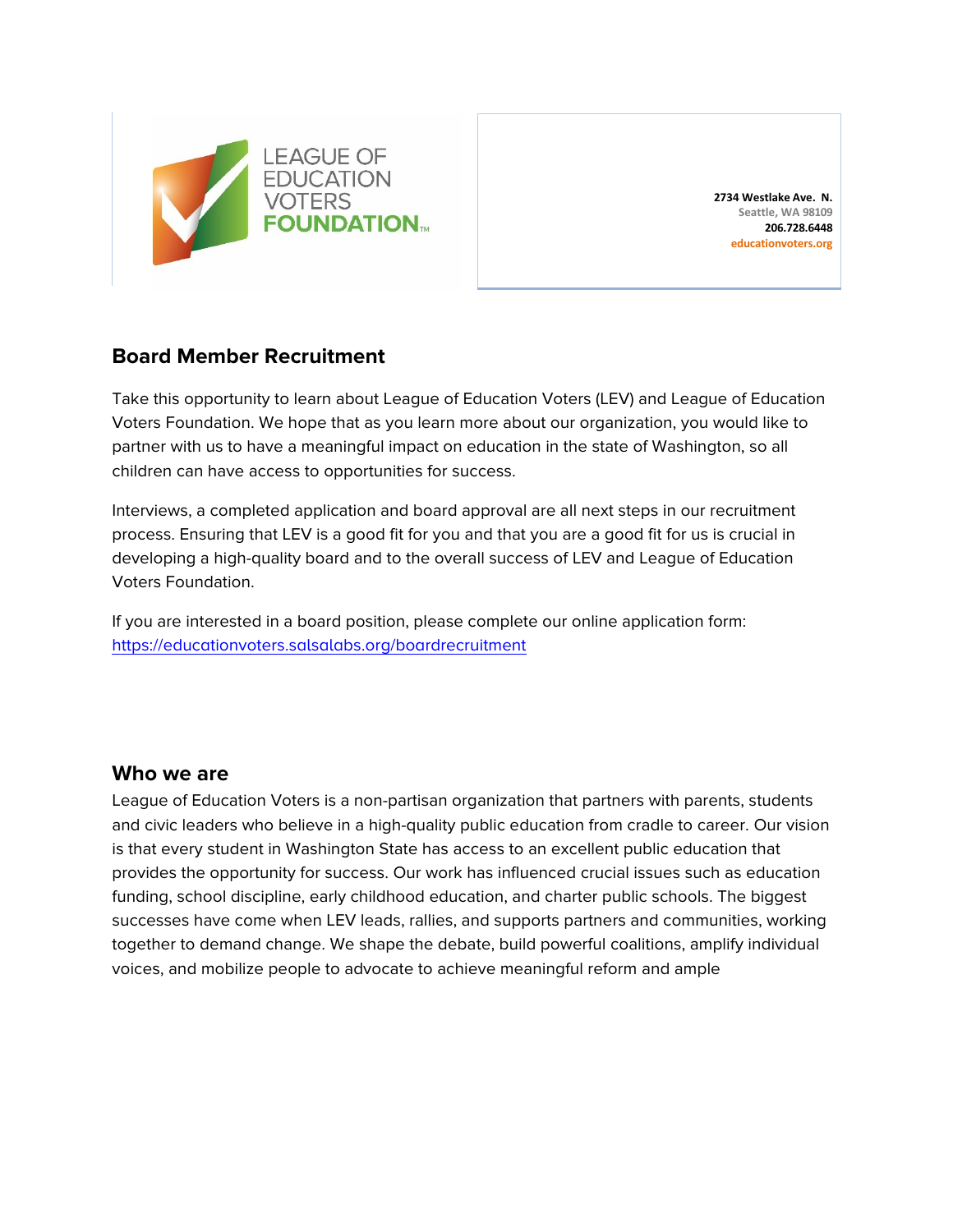resources for education. League of Education Voters was founded in 2001 by Washingtonians to support an education system that provides all students an equal opportunity for success from cradle to career. Working on behalf of students, LEV has successfully led the charge on many of the landmark funding and policy decisions helping improve the education landscape in Washington.

The League of Education Voters is made up of three separate organizations: a 501(c)3, 501(c)4, and a PAC.

#### Mission

To achieve our vision, the LEV and the LEV Foundation will:

- Advocate for effective reforms and ample, equitable, and stable revenue to support a high-quality public education system in Washington state.
- Work across sectors to mobilize families, businesses, youth, educators, communities, and other stakeholders to advocate for high-quality, fully-funded, and equitable education.
- Partner with stakeholders to understand and remove the systemic barriers to each student's success within the public education system.
- Provide stakeholders, policymakers, and the media with strategic, accurate, and timely information about public education in Washington state.
- Highlight research-driven and promising educational practices that prepare students to reach their full potential and contribute meaningfully to our democracy and economy.
- Engage in the political process by directly lobbying for and organizing others to indirectly lobby for legislation andpolicies that support an education system
- Support political candidates, elected officials, and policymakers who help achieve our vision.
- Support and sponsor direct initiatives, referendums, or litigation when there is an opportunity to further our vision for our students.

## WHY WE SERVE

- Learn about and discuss education policy in Washington state
- Be involved in advocating and improving education for all students across the state.
- Add a unique perspective.
- Build networks and relationships with people who have a shared passion for improving education.
- Offer and use your expertise.
- Have a lasting impact.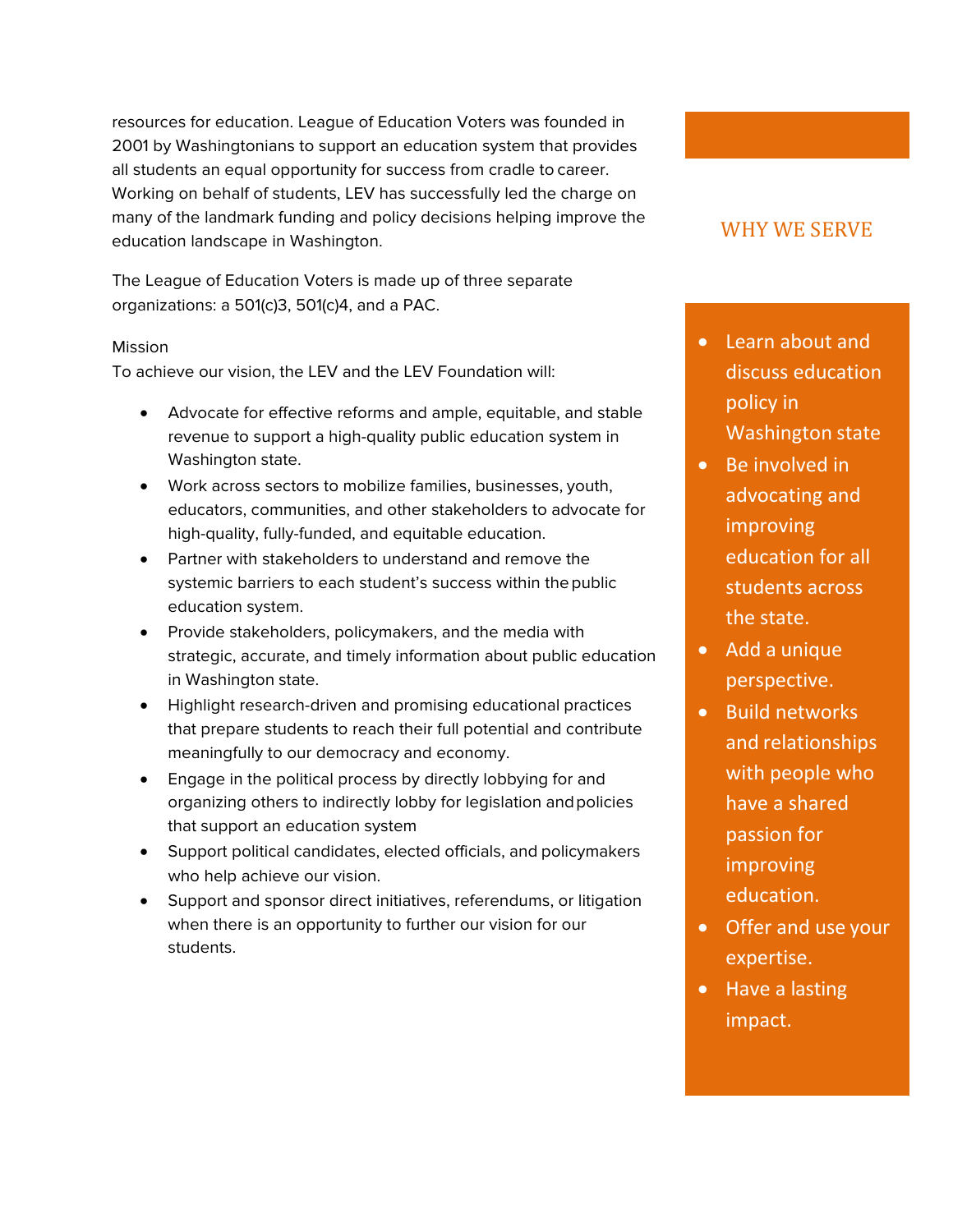## **Our Values**

At League of Education Voters, we base our work on the following values:

**Students are First**: We are focused first and foremost on meeting the needs of all students.

**Equity**: We believe in an equitable public education system and acknowledge that students have different assets and needs. All students should get what they need to be successful. Some will need more resources.

**Teachers and Leaders Matter:** Having quality teachers and leaders positively impacts student outcomes. We endorse quality education, training, support, and evaluation as well as ample, equitable, and stable resources to pay for them.

**Families are Important:** Family engagement is essential to student success. We seek to partner with families to identify barriers and formulate solutions. We support family outreach programs and work with families to organize themselves to advocate for their children.

**Accountability:** Everybody has to be held accountable—including LEV board andstaff, students, teachers, families, legislators, and policymakers. Failing to act, relinquishing responsibility, and blaming others is not acceptable.

**Collaboration:** We know that we cannot do this work by ourselves; we are mosteffective when we work with others toward common solutions, when we share credit for accomplishments, and when we focus on our goals.

**Nonpartisan:** Education is not a partisan issue; it is the paramount duty of our state government. Therefore, we are not allied with any political party but are an independent organization that focuses on research-driven practices.